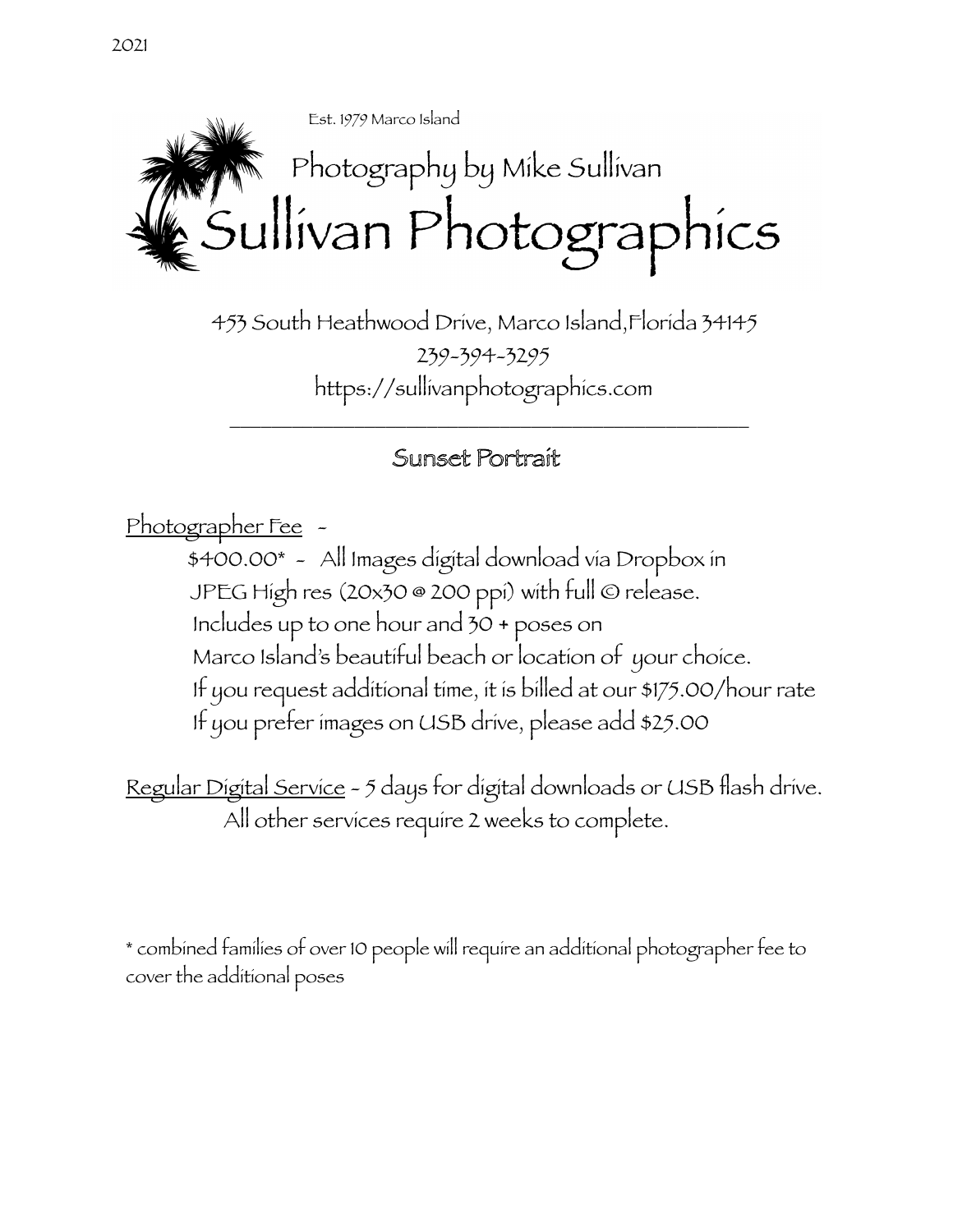## Color Print Prices

All ordered prints are digitally enhanced and retouched to assure you the finest photograph possible. Please allow 2 weeks lab time.

| Wallet                             | $3.5x5$ or $4x6$ | 5x7     | $8\times10$ |
|------------------------------------|------------------|---------|-------------|
| $ $ \$3.00 each                    | \$12.00          | \$22.00 | \$45.00     |
| $\frac{1}{2}$ (minimum order of 8) |                  |         |             |

## Custom Enlargements

|                | $11\times14$            | 16x20    | 20x24    | 20x30    | 24x36    |
|----------------|-------------------------|----------|----------|----------|----------|
| Print Only     | 82.50<br>\$             | \$165.00 | \$192.50 | \$220.00 | \$330.00 |
|                |                         |          |          |          |          |
| Salon          | $\frac{4}{5}$<br>102.50 | \$192.50 | \$220.00 | \$275.00 | \$368.50 |
| Board          |                         |          |          |          |          |
| Dry Mount      |                         |          |          |          |          |
| <i>*Canvas</i> | \$350.00                | \$450.00 | \$500.00 | \$550.00 | \$650.00 |
| Gallery        |                         |          |          |          |          |
| Wrap           |                         |          |          |          |          |

\*Please see "Custom Gallery Wrap Collections" for additional sizes and packages

Black and White Print Prices - B&W prints can be made from any color image file. Please refer to color print prices.

25 Image Collage – Please add \$25.00 to print prices.

Digital artwork ...................... \$50.00 per half hour